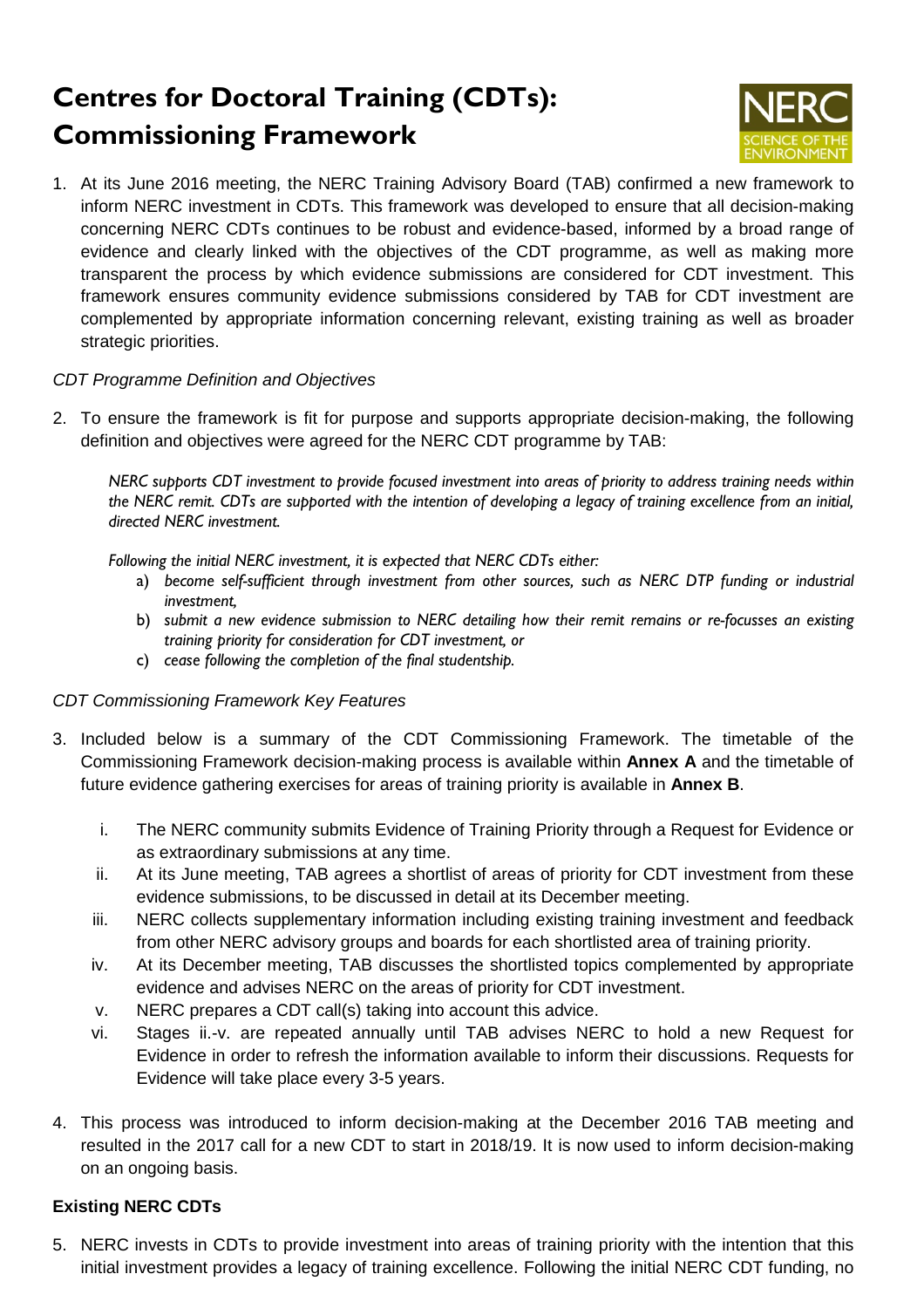additional NERC CDT funding will be provided to an existing award. Existing CDTs are expected to either become self-sufficient through securing alternative funding, such as industry or other NERC funding sources, or cease following the completion of their final studentship.

- 6. Existing NERC CDTs may submit evidence for consideration for new CDT investment relevant to their current training remit. This evidence is submitted in the same format as other evidence submissions and must demonstrate to NERC how the CDT remit remains a training priority or re-focusses an existing training priority for consideration for CDT investment. Resubmissions of topics already funded should only be made if there remains a demonstrable training need in that area, and not as a means of securing additional funding for an existing award.
- 7. Should TAB recommend that new CDT investment be made into an area with an existing CDT, this funding will be awarded by open competition and will not automatically be used to extend the existing CDT.
- 8. If you consider that the area of training priority in which a CDT was funded remains a high priority for investment, taking into account current CDT investment and the stated objectives of the CDT programme, you may submit an Evidence of Training Priority form for consideration by TAB for shortlisting and further CDT investment. Further information concerning submitting Evidence of [Training Priority](http://www.nerc.ac.uk/funding/available/postgrad/focused/cdt/evidence/) is available.
- 9. If an evidence submission for a previously funded training priority submission is shortlisted for further discussion, relevant complementary data and strategic input will be prepared by NERC staff to ensure TAB discussions are appropriately informed. Shortlisted evidence submissions that are not recommended for investment will remain within the existing pool to be considered by TAB at its next shortlisting meeting and will be retained until the next Request for Evidence.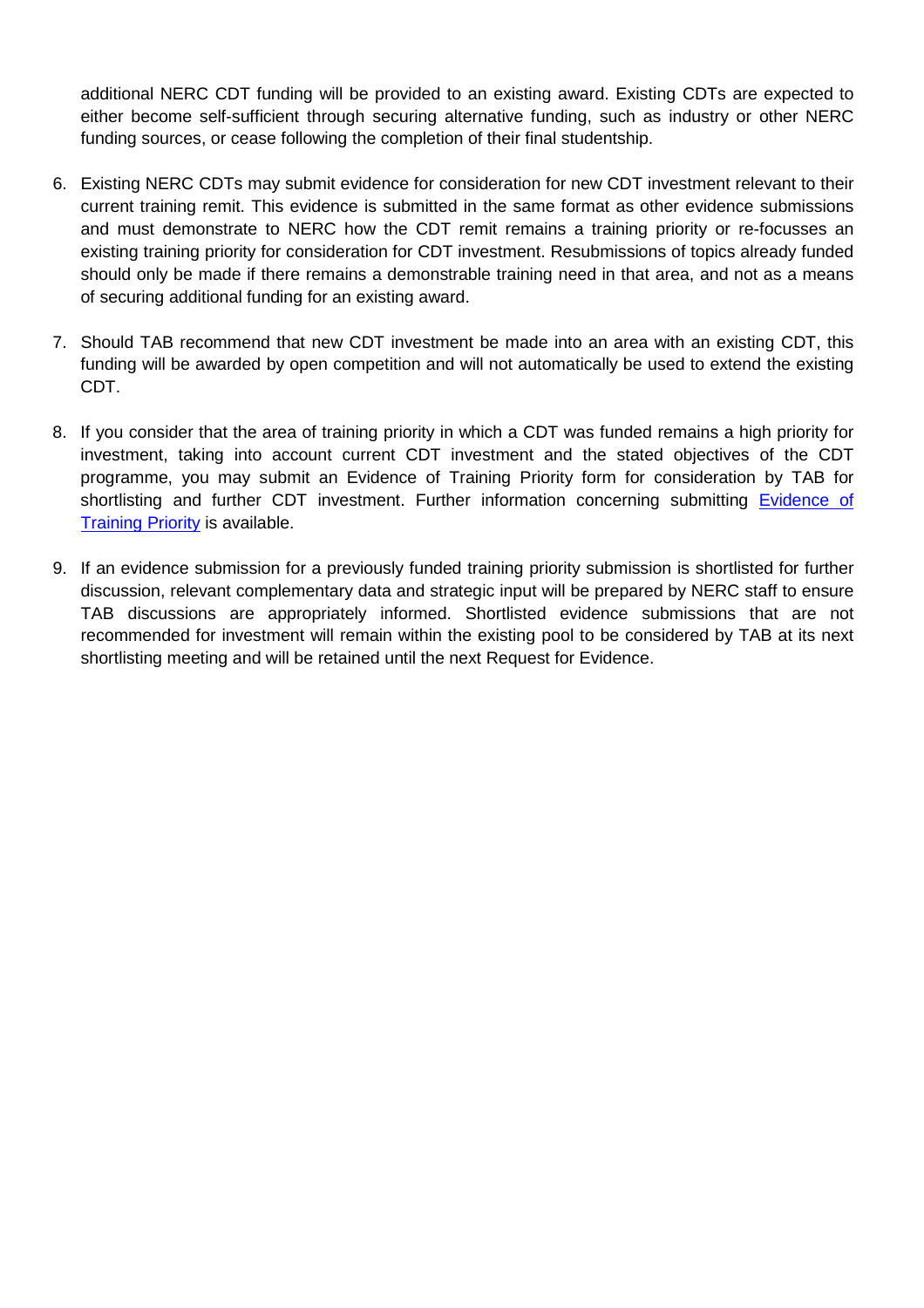**Annex A:** Timetable of 2016/17 CDT Commissioning Framework evidence gathering and decision-making